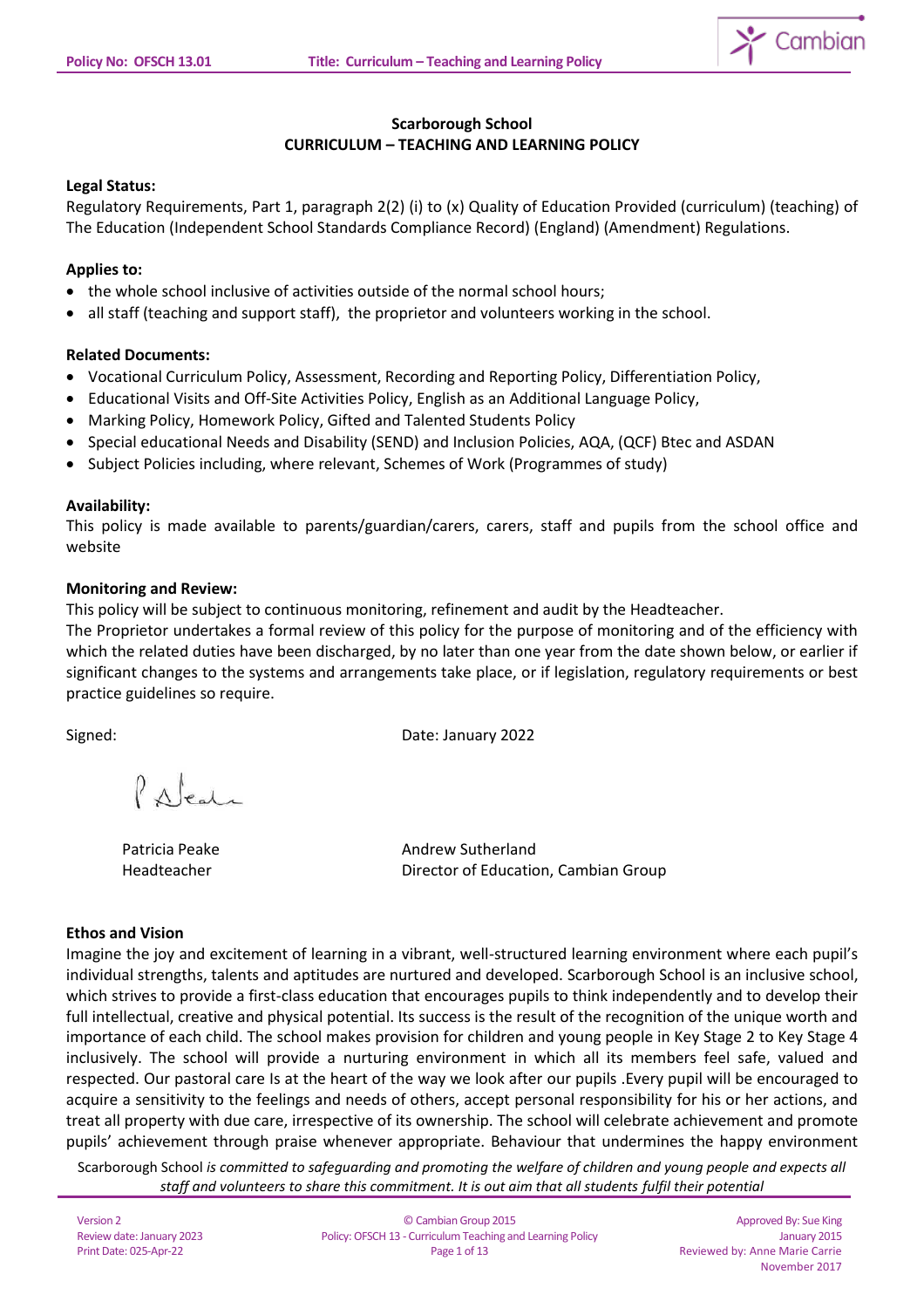

that is such a hallmark of school life, such as bullying, insensitivity, discrimination, bad language or acts of intolerance, will not be accepted.

By knowing every pupil socially, emotionally and academically, we can employ strategies and practices giving the opportunity for each pupil will flourish and acquire the confidence and self-belief to achieve a fulfilling and successful future and to become confident, accomplished and ambitious young adults. At our school we know and support each and every one of our pupils. No effort is spared to ensure that they acquire the confidence and selfbelief required for success in the world beyond school.. Their detailed knowledge of individual abilities and talents enables them to monitor pupils' progress very attentively, and help them cope successfully with the educational and personal challenges of schooling.

Our school offers a curriculum which is broad and balanced based and which:

- promotes the spiritual, moral, cultural, mental and physical development of pupils at the school and of society and
- prepares pupils at the school for the opportunities, responsibilities and experiences of later life.

## **Pupil Profile**

Our school provides for those with emotional and social difficulties (ESD), as well as other needs or diagnoses, including mental health, ADHD, ADD, and other difficulties. Most of our children are referred to us and funded through the local authorities. Our age range may vary depending on specific cases; however most of our pupils will range between 8 and 16 years of age. Some of our children have an Educational Health Care Plan with other pupils maybe undergoing assessment. Emphasis in the school is on the development of community values, i.e. a caring and considerate attitude to others, good manners, self-discipline, service to the community and the pursuit of excellence. All this, of course, has a direct bearing on our curriculum design.

# **Intent**

Teachers support the intent of a coherently planned curriculum, sequenced towards cumulatively sufficient knowledge and skills for future learning and employment. Our broad and balanced curriculum comprises all learning and other experiences that each school plans for its pupils. The national curriculum forms one part of the school curriculum. The national curriculum is just one element in the education of every child: it provides an outline of core knowledge around which teachers develop exciting and stimulating lessons to promote the development of individual pupils' knowledge, understanding and skills as part of the wider school curriculum. Teachers have good knowledge of the subjects they teach. They present the subject matter clearly, promoting appropriate discussions about the subject matter. They check learners' understanding systematically, identify misconceptions accurately and provide clear, direct feedback. They respond and adapt their teaching as necessary. A rigorous approach to the teaching of reading develops pupils' confidence and enjoyment of reading and reading materials are closely matched to learners' phonic knowledge. The curriculum also educates pupils to become responsible citizens in developing their independence and vocational skills as well as helping engender an appreciation of human creativity and achievement.

In our school the most important role of teaching is to promote learning in order to raise pupils' achievement. For us, teaching includes lesson planning, the implementation of plans, as well as marking, assessment and feedback. It also includes support and intervention strategies. In assessing the quality of the teaching in our school we take account of the evidence of pupils' learning, achievements and progress over time. When evaluating the quality of teaching in our school, we consider how successful the teaching is in promoting the learning, progress and personal development for every pupil by:

helping pupils to remember in the long term the content they have been taught and to integrate new knowledge into larger concepts;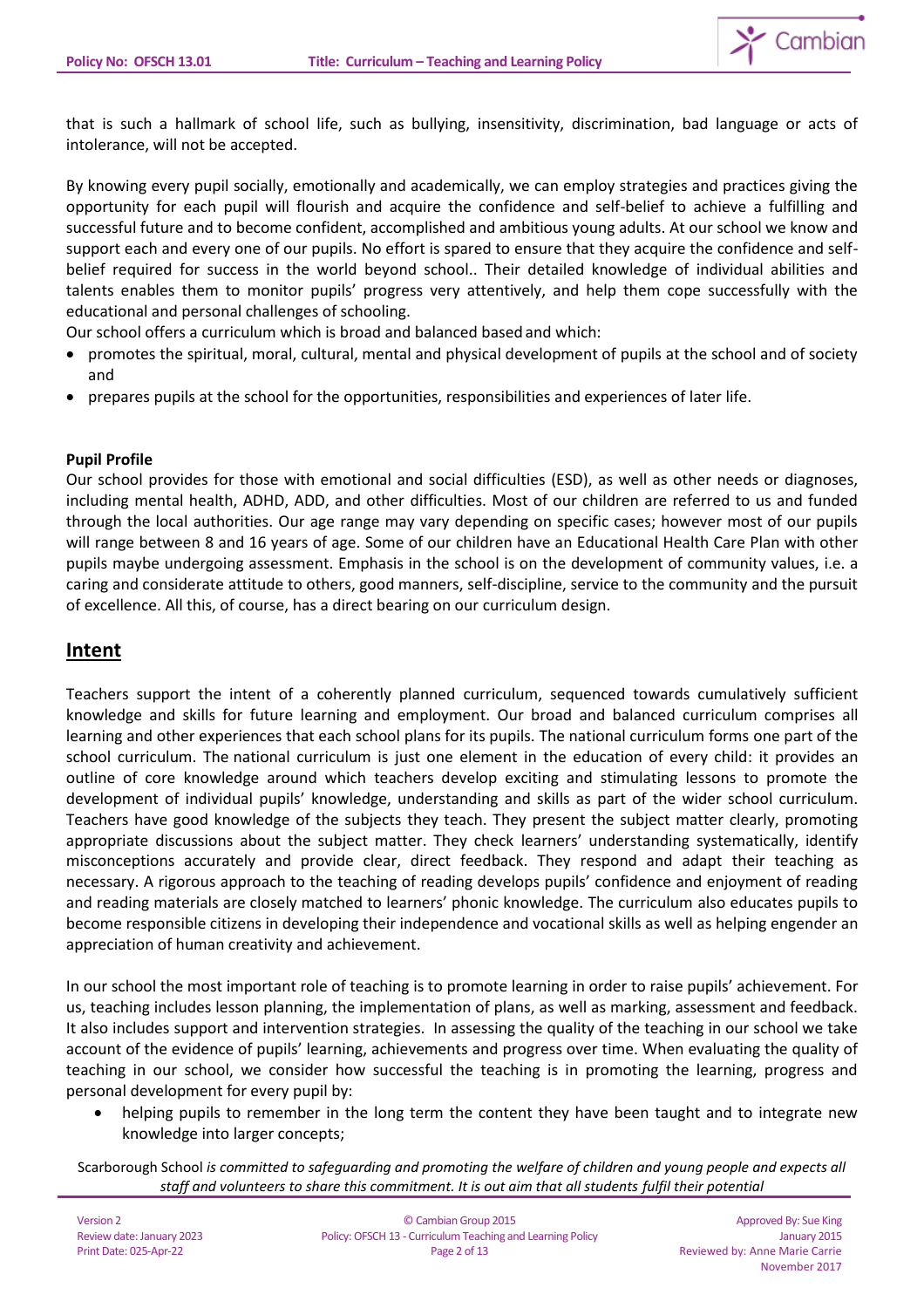

- developing a love of learning by providing opportunities to acquire, develop, practise, apply and extend their skills;
- to become confident, independent learners that encounter, engage and explore to equip them to be able to build their cultural capital in preparing them for adulthood in living in modern Britain;
- promoting pupils' knowledge and understanding of British values and promotes the spiritual, moral, cultural, mental and physical development of our pupils;
- enabling pupils to make progress to achieve the EHCP outcomes;
- enabling pupils to develop skills in reading, writing, communication and mathematics;
- using assessment and feedback to support learning and to help pupils know how to improve their work;
- differentiating teaching, by setting suitably challenging activities and providing support for pupils of different abilities, including the most able and disabled pupils and those who have special educational needs, so that they can all learn well and make progress;
- enabling pupils to apply intellectual, physical or creative efforts and develop the skills to learn for themselves and setting high expectations;
- using well-judged and effective teaching methods, deploying appropriate resources, managing class time and drawing on good subject knowledge and expertise to encourage pupils to make good progress;
- managing instances of poor or disruptive behaviour.

# **Implementation**

# **Organisation and planning**

We plan our curriculum in three phases. We agree long-term plans whose schemes of work give an annual overview of the content of the curriculum for each key stage. From these plans the teachers identify curriculum aims appropriate for the year group they teach. The overview policies and plans are updated by our curriculum co-ordinator following liaison with all teaching staff. They indicate what topics are to be taught in each term and to which groups of pupils. This long-term plan is reviewed on an annual basis. In our medium-term plans, we give clear guidance on the objectives and teaching strategies that are used when teaching each topic. Our short-term plans are written by our teachers write on a weekly or daily basis. They are used to set out the learning objectives for each session and to identify the resources and activities required for the lesson. When teaching we focus on motivating the pupils and building on their skills, knowledge and understanding of the curriculum, so that they reach the highest level of personal achievement. We use the school curriculum plan to guide our teaching. This sets out the aims, objectives and values of the school and details what is to be taught to each year group. These are reviewed annually and may be subject to change.

We do not narrow the gap in learning as options are chosen in readiness for pupils' KS4 education.

# **Effective Ethos and Classroom Environment**

Scarborough School provides an academically challenging environment, which is vibrant, happy, creative and stimulating. Our teachers have high expectations but equally foster a nurturing environment in order to promote pupils' academic growth and to provide the support they need in order to make excellent progress in their studies. We believe that a purposeful and structured learning environment is essential in promoting high standards. A positive caring environment and culture will promote positive self-esteem and confidence. Organised resources, displays of children's work, stimulating materials and bright, colourful, language enriched displays all help to provide the optimal learning environment.

Each of our teachers makes a special effort to establish good working relationships with all pupils in the class. We treat the pupils with kindness and respect. We recognise that they are all individuals with different needs, but we

Scarborough School *is committed to safeguarding and promoting the welfare of children and young people and expects all staff and volunteers to share this commitment. It is out aim that all students fulfil their potential*

 $\sum$  Cambian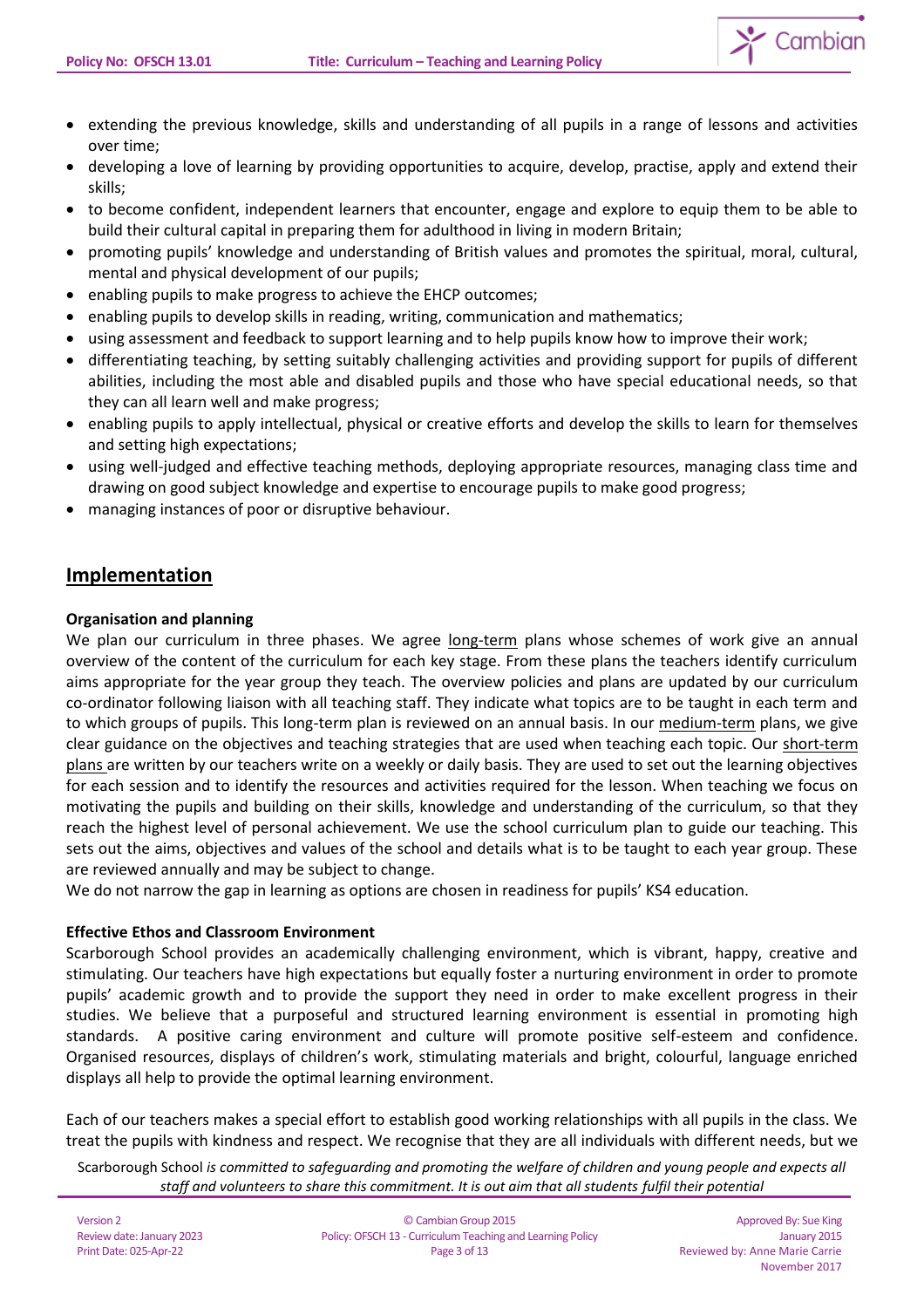treat them fairly and give them equal opportunity to take part in class activities. All our teachers follow the school policy with regard to discipline and classroom management. We set and agree with pupils the class code of conduct. We expect all pupils to comply with these rules that we jointly devise to promote the best learning opportunities for all. We praise pupils for their efforts and, by so doing, we help to build positive attitudes towards the school and learning in general. We insist on good order and behaviour at all times. When pupils misbehave we follow the guidelines for sanctions as outlined in our school behaviour policy.

We aim to provide a learning environment which is challenging, stimulating, peaceful and calm, happy and caring, organised and well resourced, makes learnings accessible, encouraging and appreciative, welcoming, enabling equal access and inclusion and providing a professional working atmosphere**.** The Head Teacher provides strategic lead and direction, support and offer advice to colleagues and monitor pupil progress in specific subject area or activities.

# **Effective Teaching - Expectations of Staff**

Staff are expected to actively promote the curriculum aims by:

- having high expectation of pupils.
- employing a variety of learning and teaching methods.
- ensuring that pupils are enabled to access the curriculum and given opportunities to be successful.
- delivering lessons which build upon previous experience, providing continuity and progression.
- providing learning opportunities which offer depth and challenge and motivate and inspire children.
- involving children in the process of learning, by discussing work, giving regular formative feedback through discussion, assessment and marking, negotiating targets and encouraging children to evaluate their personal achievements.
- developing pupils' skills to become independent learners.
- encouraging, reward and value achievement and effort, both formally and informally, through praise in the learning environment.
- working in partnership with children, staff and parents/guardian/carers to achieve shared goals.
- keeping parents/guardian/carers /carers regularly and fully informed about the progress and achievements of their children through reports and parents evenings.

The Headteacher carries out book appraisals, whereby books are checked for consistency of marking and being up to date. Planning appraisals are carried out by Headteacher who check planning is up to date and evaluated. All teachers are observed working with classes once or twice a year, and Newly Qualified Teachers (NQTs) are observed each half term. The criteria that we use have been agreed by all teachers, and are part of our teaching and learning policy. The teacher and the observer follow the observation with a discussion. The observer notes the strengths and areas for development, and gives a copy of this information to the teacher. The Headteacher uses the information gained from this monitoring process to help identify common development points which can be addressed in the school's training programme for continuing professional development.

Direct observation **must** be supplemented by a range of other evidence to enable inspectors to evaluate the impact that teaching has had on pupils' learning. Such additional evidence should include:

- observing some lessons jointly with senior staff before discussing them also with the teacher who has been observed;
- discussing with pupils the work they have done and their experience of teaching and learning over longer periods;
- discussing teaching and learning with staff;
- taking account of the views of pupils, parents/guardian/carers and carers, staff and placing authorities, where appropriate;
- taking account of the school's own evaluations of the quality of teaching and its impact on learning and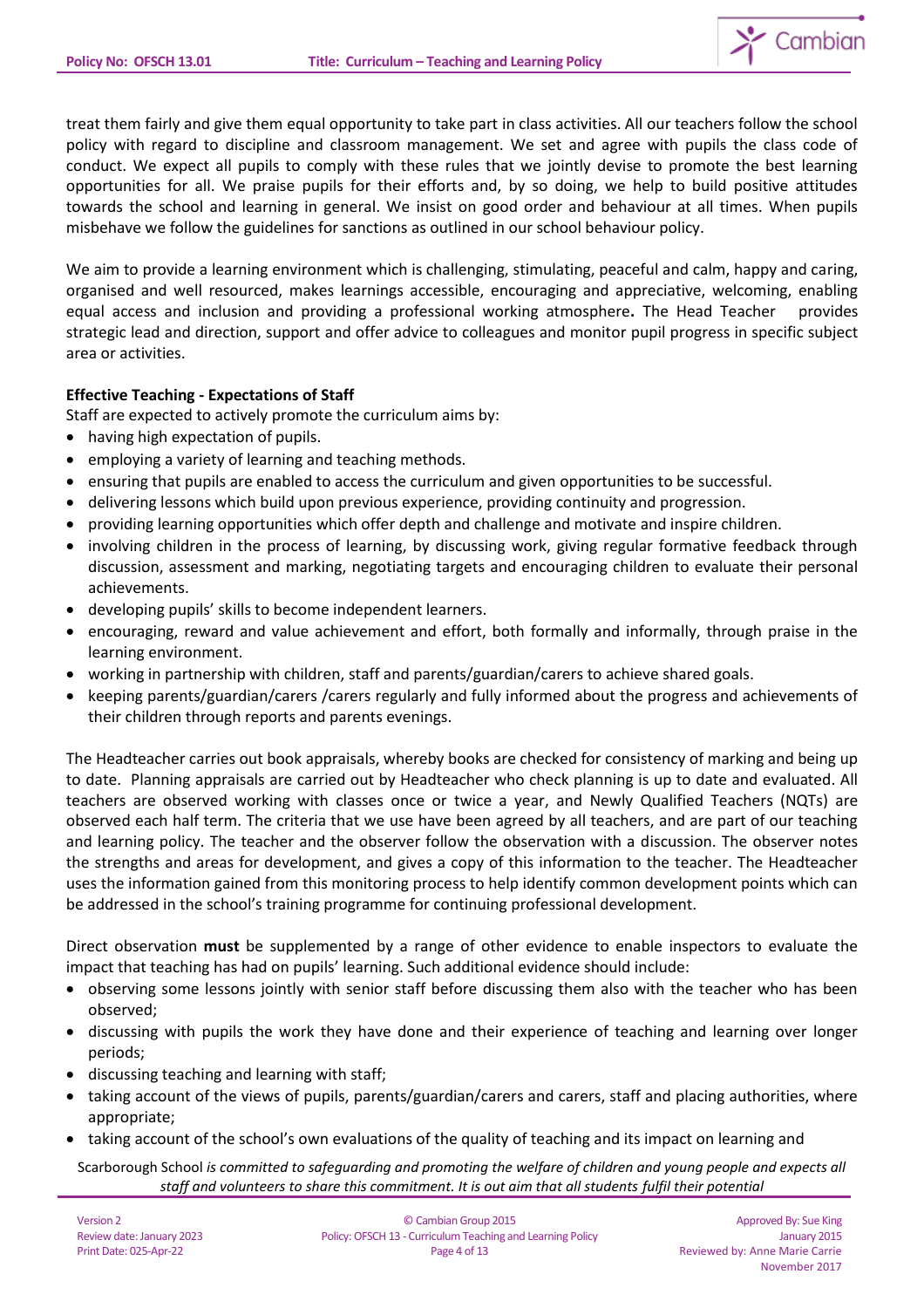

- scrutinising the standard of pupils' work, noting:
- how well and frequently marking and assessment are used to help pupils to improve their learning
- the level of challenge provided.

Our school has a nurturing ethos with pupils able to access small class sizes with a high staff ratio giving them the best opportunity to learn.

## **Subjects Offered at Scarborough School**

Pupils follow a broad curriculum at KS2, KS3 and KS4, enabling them to acquire skills in thinking, speaking and listening, literacy and numeracy and gain experience in scientific, technological, social, physical, and aesthetic and creative education. Scarborough School is committed to providing a broad and balanced curriculum that ensures that all of its pupils acquire and develop skills appropriate to their age and aptitude in the following areas:

## **Linguistic**

This area is concerned with developing pupils' communication skills and increasing their command of language through listening, speaking, reading and writing. These skills are most overtly brought into focus in lessons in English, and also in modern languages. The teaching of literacy and literary skills is not, however, confined to these subjects, and the policy of the school is that teachers of all subjects will encourage good linguistic and literary standards in all pupils' work.

## **Mathematical**

This area helps pupils to make calculations, to understand and appreciate relationships and patterns in number and space and to develop their capacity to think logically and express themselves clearly. Their knowledge and understanding of mathematics IS developed in a variety of ways, including practical activity, exploration and discussion.

## **Scientific**

This area is concerned with increasing pupils' knowledge and understanding of nature, materials and forces and with developing the skills associated with science as a process of enquiry: for example, observing, forming hypotheses, conducting experiments and recording their findings.

## **Technological** (including Art and Design, ICT and Food Technology)

These skills can include information and communication technology (ICT); developing, planning and communicating ideas; working with tools, equipment, materials and components to produce good quality products; and evaluating processes and products.

## **Human and social** (including Geography, History and Religious Studies)

This area is concerned with people and with their environment, and how human action, now and in the past, has influenced events and conditions. In most schools, the subjects of history and geography make a strong contribution to this area. In our school our topic based Personal, Social and Health and Economic (PSHE) education alongside our knowledge and understanding of the world makes a strong contribution to this area.

## **Physical**

This area aims to develop the pupils' physical control and co-ordination as well as their tactical skills and imaginative responses, and to help them to evaluate and improve their performance. Pupils acquire knowledge and understanding of the basic principles of fitness and health.

## **Aesthetic and creative**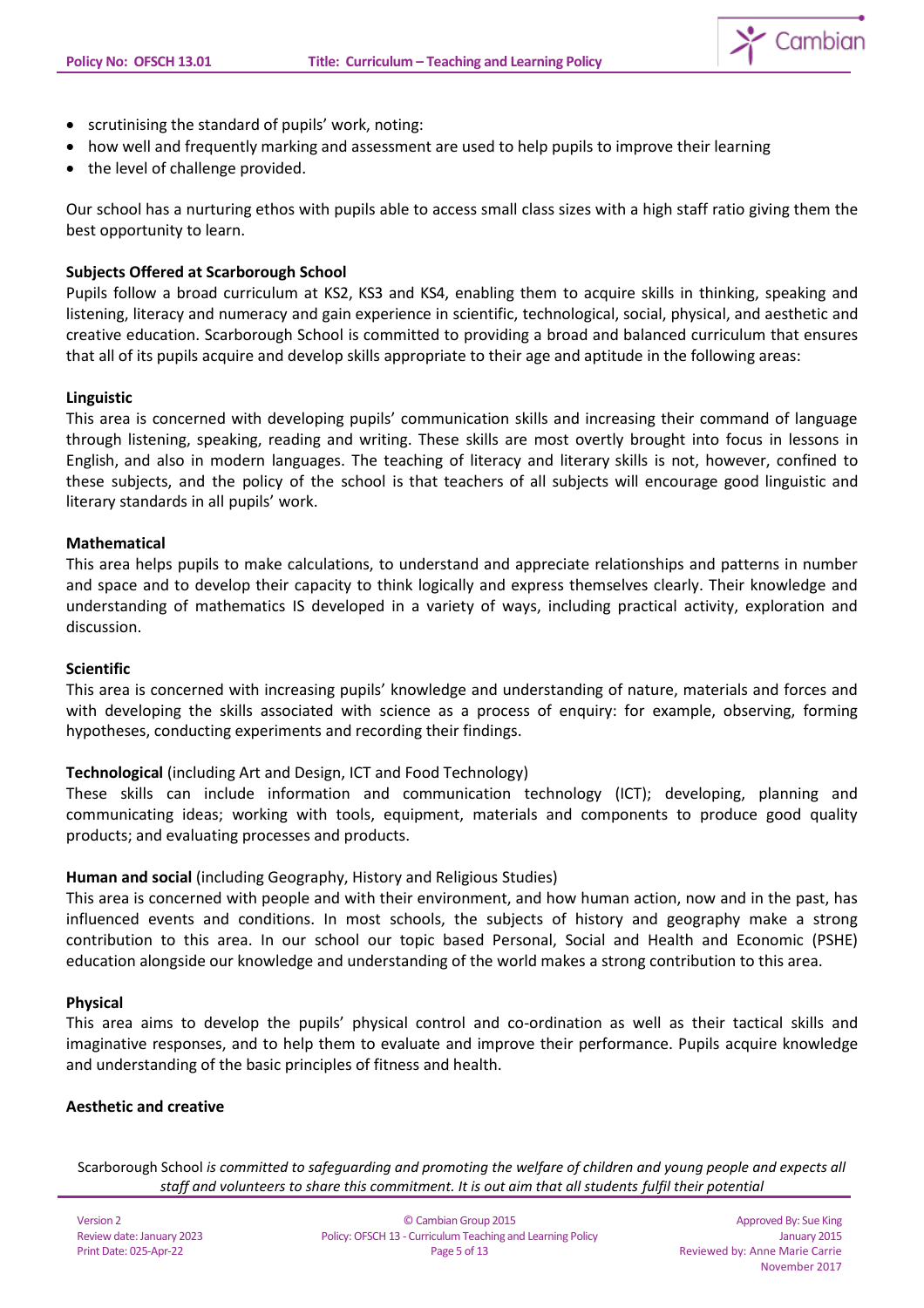

This area is concerned with the processes of making, composing and inventing. There are aesthetic and creative aspects of all subjects, but some make a particularly strong contribution, including art, music, dance, drama and the study of literature, because they call for personal, imaginative, and often practical, responses.

## **Sex and relationships education**

We have made provision for the compulsory [Relationships Education for primary pupils and Relationships and Sex](https://www.gov.uk/government/publications/relationships-education-relationships-and-sex-education-rse-and-health-education)  [Education \(RSE\)](https://www.gov.uk/government/publications/relationships-education-relationships-and-sex-education-rse-and-health-education) for secondary pupils from September 2020. Also, from September 2020 it is compulsory to teach Health Education. Pupils are encouraged and guided by moral principles and taught to recognise the value of family life. In accordance with the law the biological aspects of human reproduction remain compulsory for all pupils, but parents/guardian/carers may withdraw their pupils from any other part of the sex education provided without giving reasons.

## **Political education**

The promotion of partisan political views in the teaching of any subject in the School is forbidden by law. Political issues are introduced in a number of courses and are presented in a balanced manner.

## **Religious education**

Religious Education is incorporated into distinct lessons available to all pupils. Other religions are also taught, so pupils have a broader understanding of the diverse world that they are living in. Pupils learn about different faiths from visiting other towns and cities to see and experience places of worship as well as having access to virtual tours and visitors visiting the school.

## **PE and games**

All Pupils are expected to take part in the school's Physical Education and Games programme. Pupils can only be excused from PE and Games lessons for medical reasons, for which a note from a parent will suffice, or other reasons agreed with the school.

# **Spiritual, Moral, Social and Cultural Development (SMSC)**

This policy statement and the declared values of the school are enhanced by the linked qualities of Spiritual, Moral, Social and Cultural Development. Scarborough School is a non-denominational school where pupils of all faiths and belief systems are encouraged to strive for academic excellence and a spirit of open and shared enquiry, whilst developing their individual potential and qualities of character so they can make a positive contribution to the world. This SMSC policy links and strengthens other policies so that the ideals of the school's ethos and mission statement become a reality for its pupils. Whilst SMSC is integral to all aspects of our curriculum, PSHEE and religious education make a strong contribution. Pupils are led towards distinguishing right from wrong, to respect the law and towards acting consistently with their beliefs and with a view to the consequences of their own and others' actions. We actively promote fundamental British Values of democracy, the rule of law, individual liberty and mutual respect and tolerance of those with different faiths and beliefs. Our school:

- leads pupils towards becoming confident and positive contributors to their community and effective users of its services and facilities according to their maturity;
- enables pupils to gain insights into the origins and practices of their own cultures and into those of the wider community;
- takes steps to ensure that the pupils appreciate racial and cultural diversity and avoid and resist racism, and
- ensure that pupils are able to understand and respond to risk, for example risks associated with extremism, new technology, substance misuse, knives and gangs, personal relationships and personal safety.
- enable pupils to develop their self-knowledge, self-esteem and self-confidence;
- encourage pupils to accept responsibility for their behaviour, show initiative and understand how they can contribute to community life;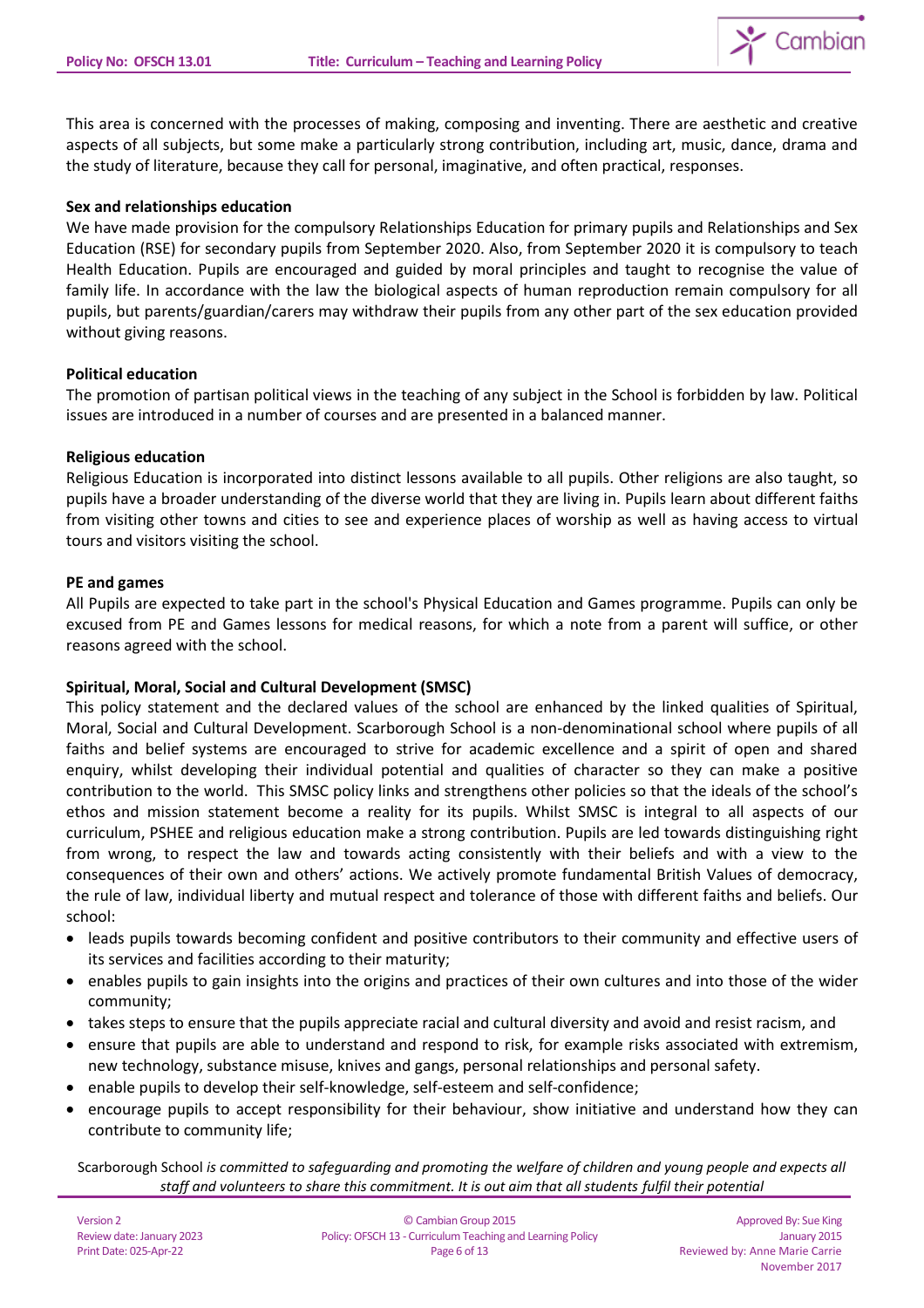

- provide pupils with a broad general knowledge of public institutions and services in England;
- assist pupils to acquire an appreciation of and respect for their own and other cultures in a way that promotes tolerance and harmony between different cultural traditions;
- encourage pupils to respect the fundamental British values of democracy, the rule of law, individual liberty and mutual respect and tolerance of those with different faiths and beliefs and
- precludes the promotion of partisan political views in the teaching of any subject in the school.

We also take such steps as are reasonably practicable to ensure that political issues are brought to attention of pupils-

- while they are in attendance at the school;
- while they are taking part an extra-curricular activities which are provided or organized by or on behalf of the school; or
- in the promotion at the school, including through the distribution of promotional material, of extra-curricular activities taking place at the school or elsewhere;
- being offered a balanced presentation of opposing views.

Therefore the understanding and knowledge expected of the pupils in Scarborough School as an outcome of our positive approach to SMSC includes

- An understanding of how citizens can influence decision-making through the democratic process;
- An appreciation that living under the rule of law protects individual citizens and is essential for their well-being and safety;
- An understanding that there is a separation of power between the executive and the judiciary, and that while some public bodies such as the police and the army can be held to account through Parliament, others such as the courts maintain independence;
- An understanding that the freedom to hold other faiths and beliefs is protected in law;
- An acceptance that people having different faiths or beliefs to oneself (or having none) should be accepted and tolerated, and should not be the cause of prejudicial or discriminatory behaviour;
- An understanding of the importance of identifying and combatting discrimination.

## **Personal, Social and Health Education (PSHE) and Citizenship**

Scarborough School is committed to providing a comprehensive programme of PSHE education for all pupils, which is appropriate to their age and needs. Responsibility for developing and implementing this programme rests with the Headteacher. Each child's PSHE education and Citizenship education informs all aspects of the school day. The form this takes ranges from the way we treat each other to planning food technology lessons based on individual's cultural heritage. We have a cross-curricular approach to PSHE education and its associated objectives may be addressed in such areas as Drama, Science, Assemblies or other curriculum areas. We 'help pupils achieve more' by ensuring that all pupils are given the opportunity to be healthy, stay safe, enjoy and achieve, make a positive contribution and achieve economic well-being.

We provide positive experiences through planned and coherent opportunities in the curriculum, extra-curricular activities and through interactions with teachers and other adults for our pupils. Our range of artistic, sporting and other cultural opportunities is available to pupils through the curricular and extra-curricular programme, and their participation in these opportunities. We plan our, personal, social and health education and citizenship through assemblies and curricular areas to help our pupils acquire values and skills to enable them to develop independence and choose their path in life. Scarborough School seeks to:

- develop an ethos and environment which encourages a healthy lifestyle for pupils;
- use the full capacity and flexibility of the curriculum to help pupils to achieve safe and healthy lifestyles;
- provide high quality Physical Education, with specialised teachers, and sport to promote physical activity;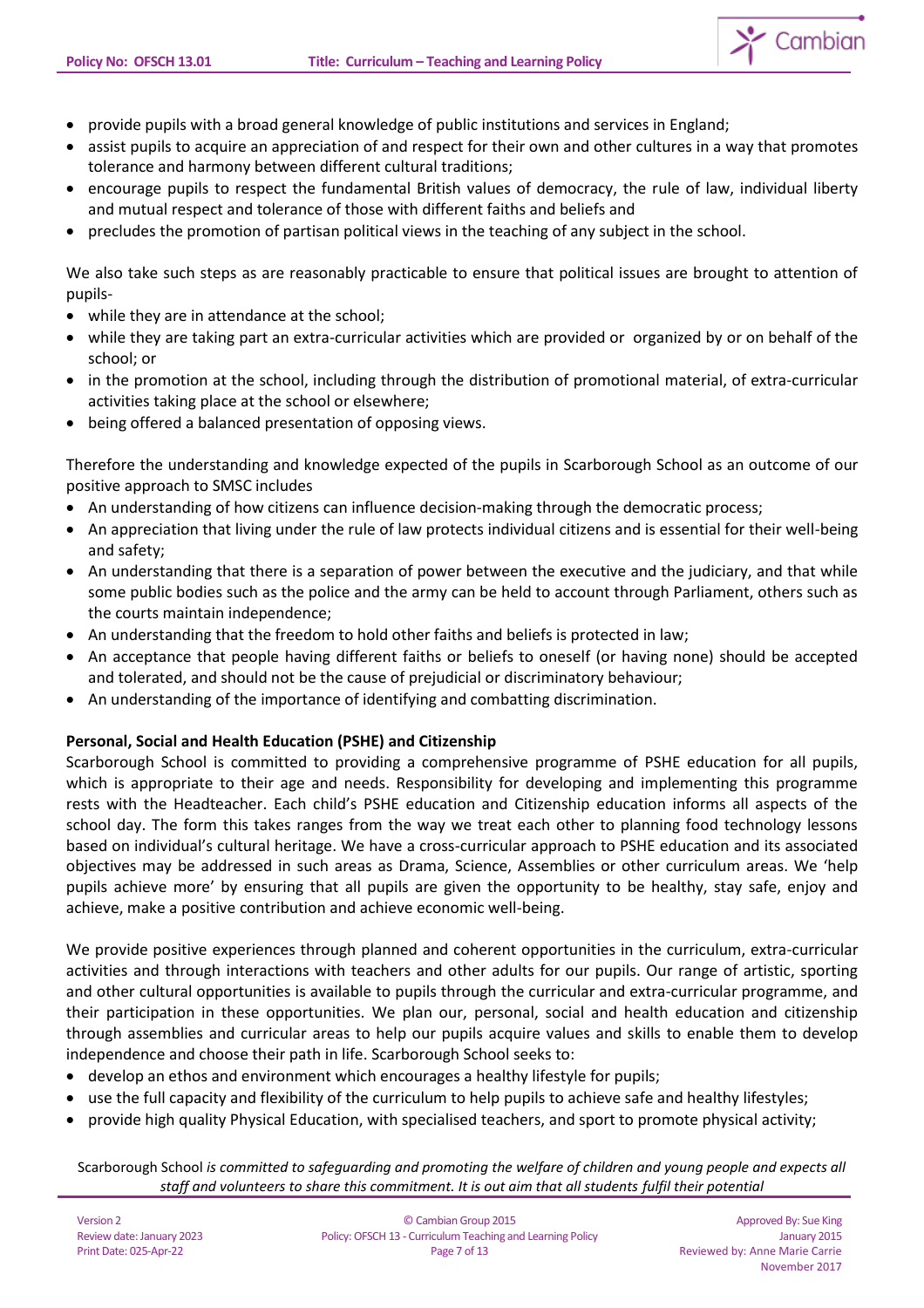

• promote an understanding of the full range of issues and behaviours which impact upon a lifelong health and well-being.

We aim for our pupils to understand and appreciate the range of different cultures and faiths in modern democratic Britain. We use our schemes of work and other plans which enable pupils to develop an understanding of public services and institutions and to take their place in modern democratic British society. We provide a range of quality opportunities for pupils to take on responsibility in school and make a positive contribution to the school, local and wider communities.

# **Children with Additional and Special Educational Needs and Disabilities (SEND): The curriculum and the work of the Teaching staff**

Our curriculum is designed to provide access and opportunity for all children in KS2, KS3 and KS4. If we think it necessary to adapt the curriculum to meet the needs of individual children, then we do so only after parents/guardian/carers have been consulted.

If a child has a special need, our school complies with all legislative and best practice requirements to meet these individual needs. If a child displays signs of having special needs, the teacher makes an assessment in consultation with the Headteacher of this need and in most instances is able to provide resources and educational opportunities that meets the child's needs within the teaching group. If a child's need is more severe, consideration is given to involving appropriate external agencies and special support teachers. We always provide additional resources and support for children with learning difficulties and/or disabilities.

Where a Pupil has an EHCP, the SENCO liaises with the child's teachers to ensure that the education he or she receives fulfils its requirements and participates fully in the annual review.

# **English as an Additional Language (EAL)**

We are committed to providing pupils with the necessary support and teaching who require English as an additional language. To this end there is a policy in place and established practices implemented by the school.

# **Careers guidance**

Pupils at Scarborough School are supported in their preparation for formal examinations at various stages of their education. They receive specific support in Study Skills that includes guidance on revision technique, making notes, examination technique and management of stress. Pupils are encouraged to learn about their own academic strengths and weaknesses and the type of learning method that best suits them as an individual. Whilst we do not specifically instigate careers advice until Year 9, we provide opportunities for pupils to understand the world of work and the promotion of their economic wellbeing. There are talks from professionals in various fields as well as visits to places of employment and manufacture. Through visiting speakers pupils receive motivational and inspirational guidance that will help them in their current and future endeavours. Pupils receive interview training at the appropriate stage. These are a few of the ways in which pupils are prepared for the future beyond Scarborough School.

# **Communication with Parents/Guardian/Carers**

We believe that parents/guardian/carers and guardians have a fundamental role to play in helping Pupils to learn. We do all we can to inform parents/guardian/carers and guardians about what and how their children are learning by:

- holding meetings with parents/guardian/carers' to explain our school strategies;
- sending information to parents/guardian/carers at the start of each term in which we outline the topics that the pupils will be studying during that term at school;
- sending regular reports to parents/guardian/carers in which we explain the progress made by each child and indicate how the child can improve further;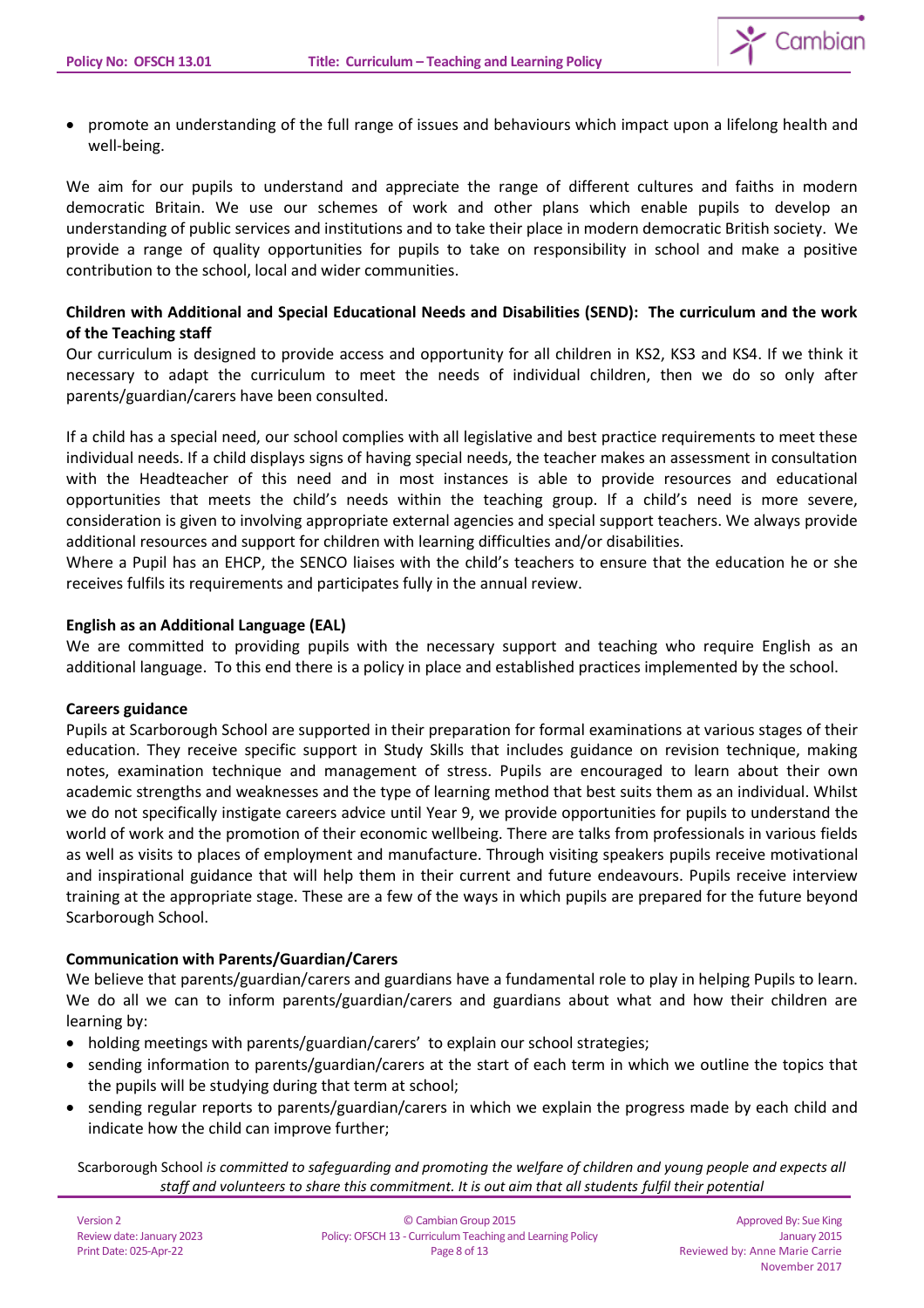

- explaining to parents/guardian/carers how they can support their Pupils with homework. We suggest support for older Pupils with their projects and investigative work;
- posting information on the parents/guardian/carers and public pages of the school website;
- being available we have an open door policy;
- strong lines of communication with parents/guardian/carers living overseas.

We believe that parents/guardian/carers have the responsibility to support their Pupils and the school in implementing school policies. We would like parents/guardian/carers to:

- ensure that their child has the best attendance and punctuality record possible;
- do their best to keep their child healthy and fit to attend school;
- inform school if there are matters outside of school that are likely to affect a child's performance or behaviour at school;
- promote a positive attitude towards school, staff and learning in general.

## **Key Stage 2 (8-11 years, Yrs 4-6 incl.)**

All pupils study the core subjects English, Mathematics and Science. All pupils take Geography, History, ICT, Art, Music, Drama, Design and Technology, Physical Education, Religious Education and Personal, Social, Health and Citizenship Education and a Modern Foreign Language. Forest school is also timetabled each week.

## **Key Stage 3 (11-14 years, Yrs 7-9 incl.)**

All pupils will study the same curriculum as in KS2 with an option of starting the D of E course in year 9 and taking some formal exams.

## **Key Stage 4 (14-16 years, Yrs 10 & 11 incl)**

Pupils at Key Stage 4 follow their chosen subject options to study towards achieving exam grades. These include Entry Level, Functional Skills, BTec, GCSE and D of E Bronze and Silver award. In our school, we are determined that every opportunity will be available for children to make progress.

Links with local colleges and will also mean that other courses can also be accessed, for example, in:

• Hair & Beauty, Motor Vehicle Studies and Business Studies.

## **Key Stage 5 (Yrs 12-13 incl)**

Pupils will be given a wider based curriculum focusing on their progress towards independence and preparing them for the work of work/ further education.

Links with local careers advisors and training providers will be made through the school and part of pupil's timetables will involve CV building, Volunteer work and visiting follow on provision.

Academic qualifications such as Personal Development Award, Functional Skills and Preparation for Working Life will also be offered internally as well as other options such as:

Psychology Sociology Travel and Tourism Health and Social Care Media

## **Impact**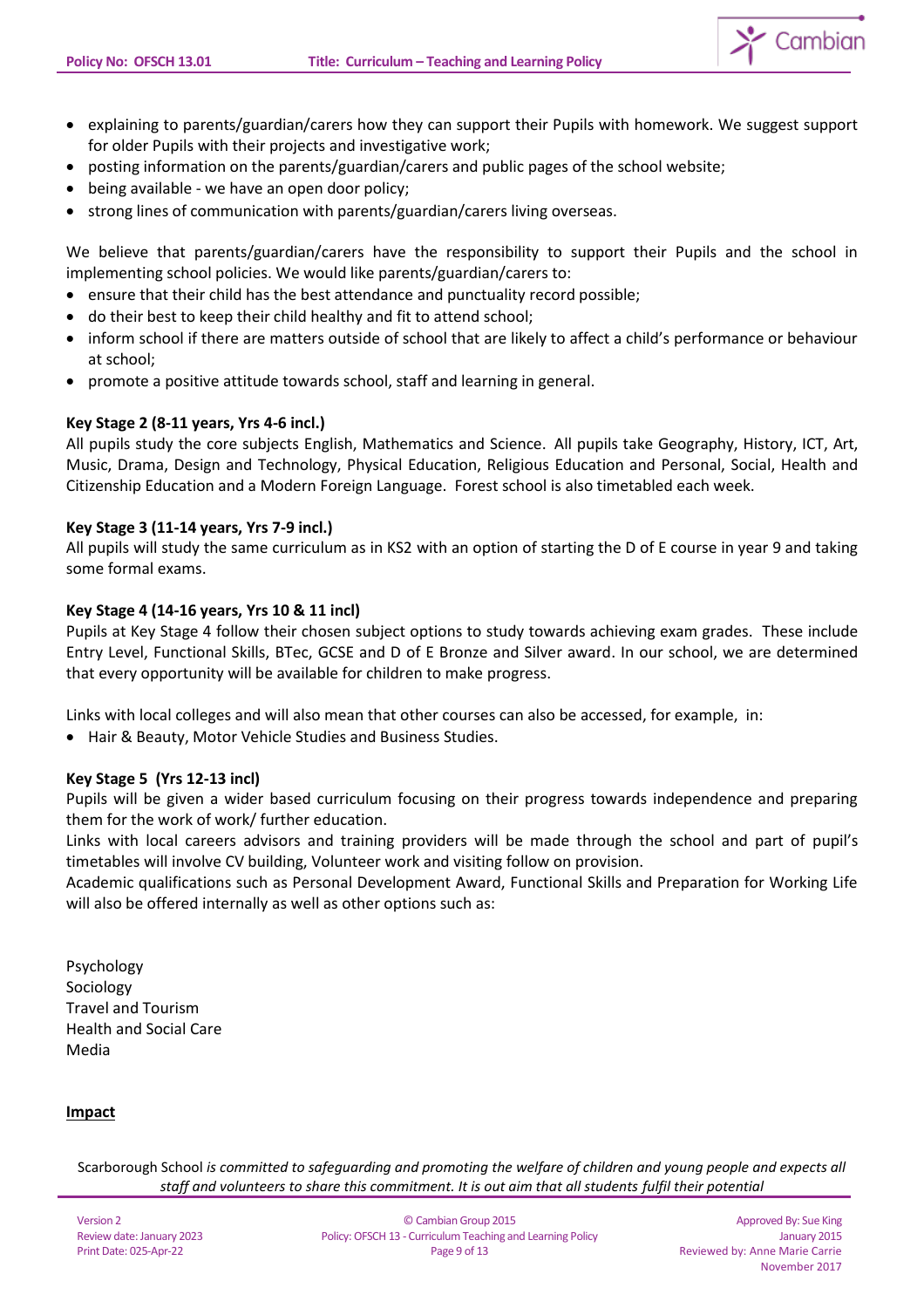

# **Transition Support**

We carefully manage the transition of our pupils throughout the school and also in preparing pupils for further education. Scarborough School advice to pupils and their parents/guardian/carers about the transition process through the key stages. We are especially careful in ensuring that transitions for children with SEND are fully prepared at each stage both internally and externally.

## **Preparation for the future**

Scarborough School provides an appropriate curriculum for preparing pupils for further higher education, career choices and adult life. We have an independent Careers Advisor who support our pupils to make the right choices for their future. We aim to provide pupils with insights into the world of work, the range of career opportunities available to them, entry routes and what further training and education they can and/or need to access. It arranges work experience and advice is given concerning further and higher education.

## **Assessment**

We base our teaching on our knowledge of the pupils' level of attainment. Teachers make on-going assessments of each pupil's progress, and they use this information when planning their lessons. It enables them to take into account the abilities of all their pupils. Assessment helps pupils embed and use knowledge fluently and to check understanding and inform teaching. Teachers understand the limitations of assessment and do not use it in a way that creates unnecessary burdens for staff or pupils. Our prime focus is to develop further the knowledge and skills of the pupils. Teachers use summative assessments at the end of each half term to identify pupils' gaps in learning. This information is transferred onto a Pupil Progress Plan and strategies are put in place as to how these gaps can be filled.

We strive to ensure that all tasks set are appropriate to each pupil's level of ability. When planning work for pupils with special educational needs we give due regard to information and targets contained in their EHCP's. Teachers modify teaching and learning as appropriate for pupils with disabilities. We value each child as a unique individual, and teachers are familiar with the relevant equal opportunities legislation covering race, gender and disability. We strive to meet the needs of all our pupils, and to ensure that we meet all statutory requirements related to matters of inclusion. We have high expectations of our pupils and we encourage pupils to try their best at all times.

# **Standards of attainment**

We carry out data analysis each year and use the data provided to find out how well pupils in our school are achieving, compared with pupils in similar schools. We analyse the statistics to help answer the following questions:

- Do pupils perform better in some subjects than others?
- Are there significant differences between boys' and girls' performances?
- How well are the more able pupils doing, and do enough pupils achieve the higher levels?
- Can we identify any groups of pupils who may be underperforming?
- Can we identify any groups of pupils who are gifted and talented?
- Can we compare expectations and estimates with final results?

# **Academic Excellence and Public Examinations**

Whilst accepting the need to prepare its pupils for public examinations and further and higher education, Scarborough School will strive to ensure that the pursuit of these goals is consistent with achieving the other goals set out in this policy. Our school offers a range of exams to suit pupils' individual abilities: Entry level, Functional Skills, BTec, GCSE and Duke of Edinburgh Bronze and Silver awards.

# **Enrichment opportunities**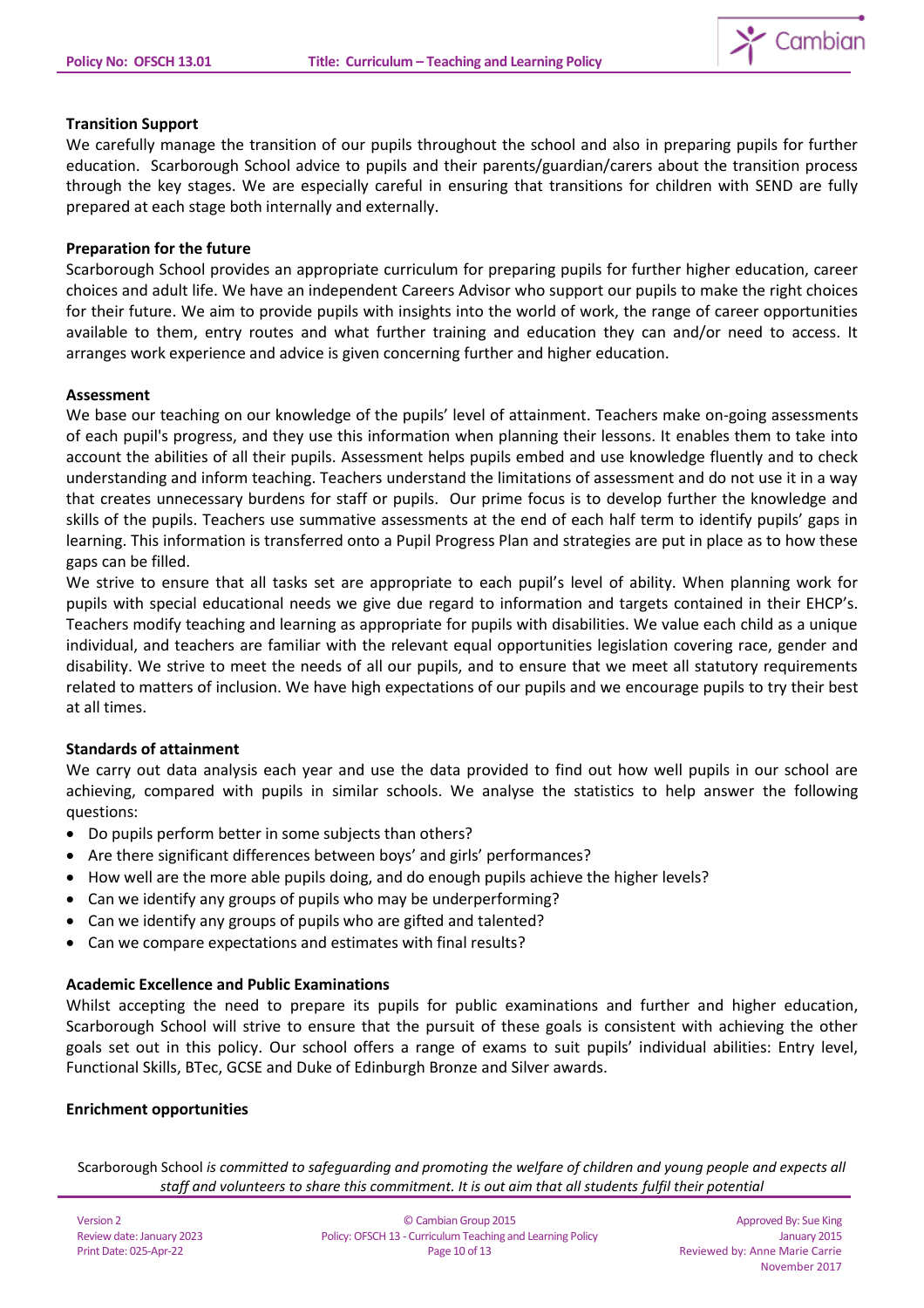

Pupils have the opportunity to take part in a residential trip each year to Howstean Gorge. This enables our pupils to take part in a range of activities such as canoeing, caving, gorge walking and climbing. Many of our pupils have not experienced these activities before and it is immensely rewarding to see them overcoming their fears. This trip also helps pupils to socially interact with each other and there is time for them to relax and show their charter qualities.

As a Forest school pupils take part in weekly outdoor activities, learning about the great outdoors and how this environment is key to supporting mental health difficulties.

## **Disapplication**

In accordance with the law the School has the right to respond to individual needs by modifying the curriculum programmes. Decisions will only be made after discussion with the parents/guardian/carers and will allow a pupil:

- to participate in extended work-related learning
- with individual strengths to emphasise a particular curriculum area
- making significantly less progress than other pupils of his/her age to consolidate his/her learning and progress across the curriculum.

## **Homework**

Teachers ensure that an appropriate level and standard of homework is regularly set and marked so that learning outcomes can be consolidated and the needs of individual pupils identified and met. We appreciate that people learn best in different ways. At our school we provide a rich and varied learning environment that allows pupils to develop their skills and abilities to their full potential. **'**Pupils learn and flourish when they are healthy, protected from harm and authentically engaged and stimulated*.*'

Through our curriculum we aim to:

- enable pupils to become confident, resourceful, enquiring and independent learners;
- foster pupils' self-esteem and help them build positive relationships with other people;
- develop pupils' self-respect and encourage pupils to respect the ideas, attitudes, values and feelings of others;
- show respect for all cultures and, in so doing, to promote positive attitudes towards other people;
- cater for the needs of individual pupils;
- support pupils to achieve and exceed their EHCP outcomes and targets;
- personalise learning;
- enable pupils to understand their community and help them feel valued as part of this community;
- help pupils grow into reliable, independent and positive citizens;
- enable achievement and provide challenge appropriate to the ability, interests and needs of each pupil;
- achieve well in examinations
- ensure that pupils are ready for the next stage of education, employment or training
- motivate pupils to read widely and often, with fluency and comprehension

# **Auditing our Curriculum, Teaching and Learning:**

We ask ourselves the following questions when auditing our current performance:

How well are we doing?

- How do we compare with similar schools?
- What more should we aim to achieve?
- What must we do to make it happen?
- Self-evaluation and development is a critical part of the schools managerial role and teachers, care staff and managers will input into the development as well as pupils own feedback.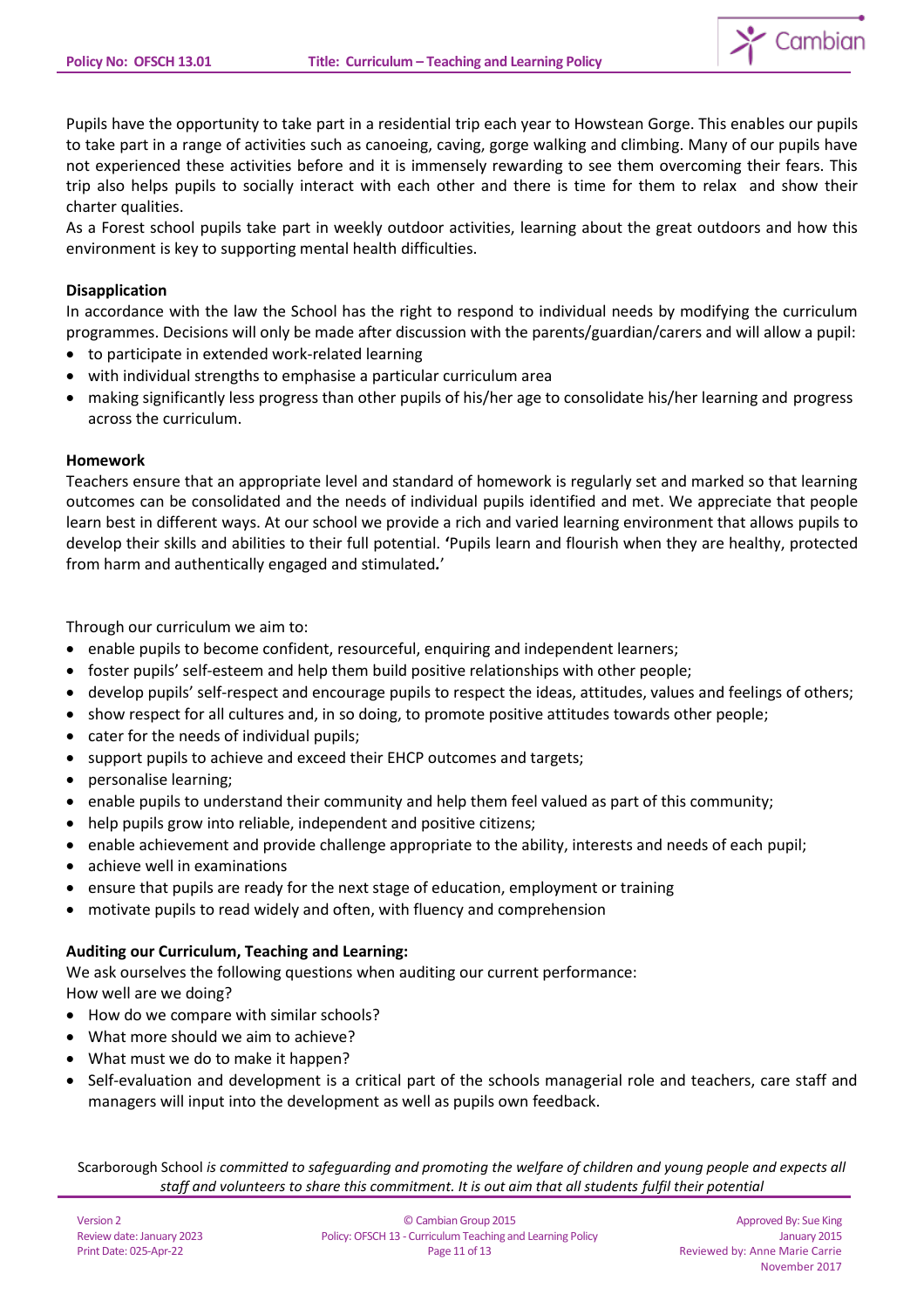

In Scarborough School the most important role of teaching is to promote learning in order to raise pupils' achievement. For us, teaching includes lesson planning, the implementation of plans, as well as marking, assessment and feedback. It also includes support and intervention strategies. In assessing the quality of the teaching in our school we take account of the evidence of pupils' learning, achievements and progress over time. When evaluating the quality of teaching in our school, we consider how successful the teaching is in promoting the learning, progress and personal development for every pupil by:

- extending the previous knowledge, skills and understanding of all pupils in a range of lessons and activities over time;
- enabling pupils to develop skills in reading, writing, communication and mathematics;
- developing a love for learning;
- enthusing, engaging and motivating pupils to learn;
- using assessment and feedback to support learning and to help pupils know how to improve their work;
- differentiating teaching, by setting suitably challenging activities and providing support for pupils of different abilities, including the most able and disabled pupils and those who have special educational needs, so that they can all learn well and make progress;
- enabling pupils to apply intellectual, physical or creative efforts and develop the skills to learn for themselves and setting high expectations;
- setting appropriate homework;
- using well-judged and effective teaching methods, deploying appropriate resources, managing class time and drawing on good subject knowledge and expertise to encourage pupils to make good progress;
- managing instances of poor or disruptive behaviour.

Behaviour that undermines the happy environment that is such a hallmark of Scarborough School life, such as bullying, insensitivity, discrimination, bad language or acts of intolerance, are not accepted. When evaluating the quality of the curriculum, we consider:

- the impact of the curriculum on pupils' academic and personal development and in preparing them for the opportunities, choices, responsibilities and experiences of adult life;
- the contribution of the curriculum to the school's particular ethos and aims and the impact on pupils' academic and personal development and well-being;
- how well curriculum planning is supported by appropriate schemes of work, builds systematically upon pupils' prior experience and plans for progression and
- the extent to which the curriculum is enriched by extra-curricular opportunities and through collaboration with other schools and organisations, including, for example, to provide appropriate careers guidance for our senior pupils and the views of our pupils, parents/guardian/carers and staff.

We design our curriculum to ensure that it is broad, well balanced and covers all the required areas of learning. We modify our curriculum and teaching to meet the needs of individuals and groups of pupils including our gifted and talented and disabled pupils or those with a special educational need. When evaluating the quality of the curriculum, we consider:

- the impact of the curriculum on pupils' academic and personal development and in preparing them for the opportunities, choices, responsibilities and experiences of adult life;
- the contribution of the curriculum to the school's particular ethos and aims and the impact on pupils' academic and personal development and well-being;
- how well curriculum planning is supported by appropriate schemes of work, builds systematically upon pupils' prior experience and plans for progression;
- the extent to which the curriculum is enriched by extra-curricular opportunities and through collaboration with other schools and organisations, including, for example, to provide appropriate careers guidance for our senior pupils and
- the views of our pupils, parents/guardian/carers and staff.